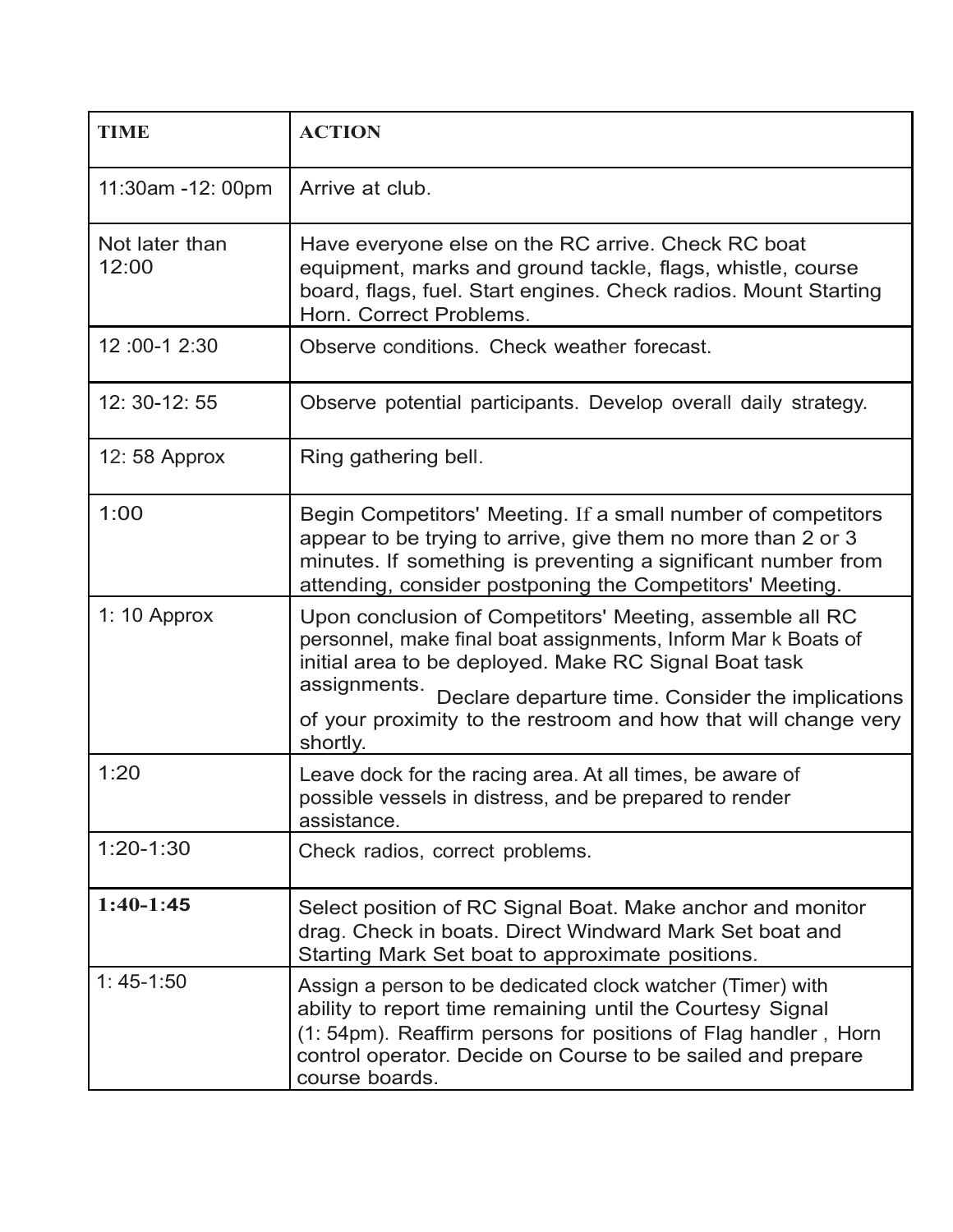| $1:50-1:54$                          | Finalize Starting Mark position. Monitor Windward Mark's<br>position.                                                                                                                                                                                         |
|--------------------------------------|---------------------------------------------------------------------------------------------------------------------------------------------------------------------------------------------------------------------------------------------------------------|
| 1:53                                 | Have Timer announce One minute to Courtesy Signal and<br>count down to 1: 54pm.                                                                                                                                                                               |
|                                      | [Pa]<br>ge 1<br>of<br>3]                                                                                                                                                                                                                                      |
| 1:54                                 | Sound Courtesy signal if all is going to plan. No Flags. If there<br>looks to be an unavoidable delay, prepare to signal Postpone (AP<br>Flag, 2 Horns), but do not signal it until you are sure a delay is<br>required. Place Orange Flag for Starting Line. |
| 1:55                                 | Make the Warning Signal (Class Flag). Ensure that Course to be<br>sailed is posted. The Starting Line may still be adjusted until<br>the Preparatory Signal.                                                                                                  |
| 1:56                                 | Make Preparatory Signal (P Flag), then finalize position of<br>Windward Mark. The position of the Windward Mark may be<br>changed until the Starting Signal.                                                                                                  |
| 1:59                                 | Lower P Flag and prepare to start the race. Make sure of<br>assigning a line sighter, sound signaler, and recall flag person.                                                                                                                                 |
| 1:59:40                              | Write down Sail Numbers of boats that look like they may be<br><b>OCS</b>                                                                                                                                                                                     |
| 2:00                                 | Lower Class Flag. Signal recalls if needed. Measure and record<br>wind speed.                                                                                                                                                                                 |
| $2:00-2:01$                          | If no recall, decide if line is still square enough and proper<br>length, and if so, ready the Warning Signa I for the next Class.<br>Send Starting Mark Set boat to set the Leeward Mark, if<br>needed.                                                      |
| 2:01                                 | Make the Warning Signa I for the next Class. Repeat starting<br>procedure for subsequent Classes if needed.                                                                                                                                                   |
| After All Classes<br>Start ed ·      | Monitor wind direction and speed for possible necessity of Changing<br>The Position Of Marks or Shortening The Course. Continue to be<br>watchful for boats or people in distress and be able to provide<br>assistance.                                       |
| <b>About Halfway</b><br>Through Race | Measure and Record Wind Speed                                                                                                                                                                                                                                 |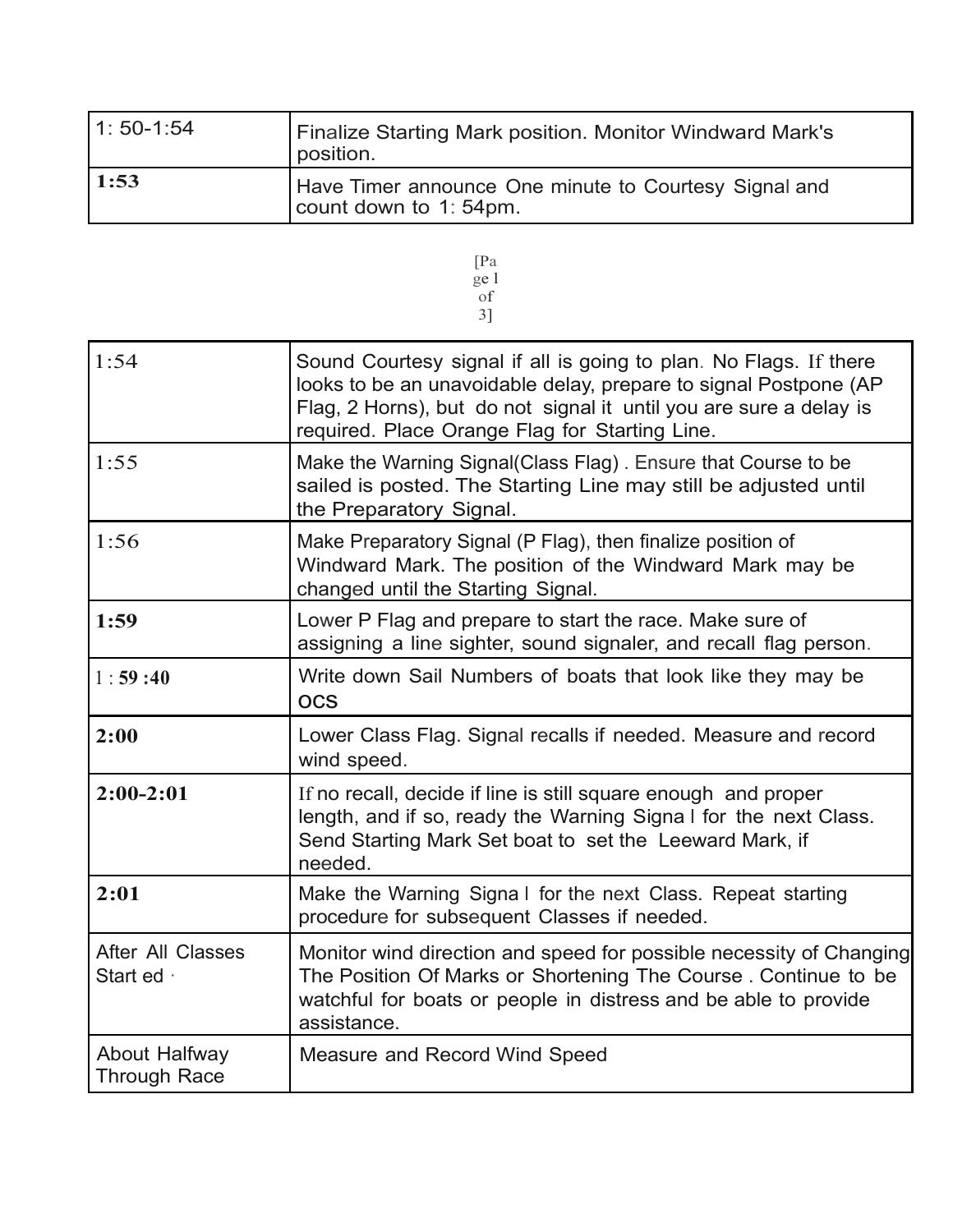| final mark | As lead boats round Consider moving Finish Line flag to staff near horn control.<br>Make clear assignments of line sight/horn controller, recorder/<br>time reader. |
|------------|---------------------------------------------------------------------------------------------------------------------------------------------------------------------|
| l Finish   | Record boat s' elapsed time and sail number as they cross the<br>finish line. Measure and Record Wind Speed.                                                        |

[Pa ge 2 of 3]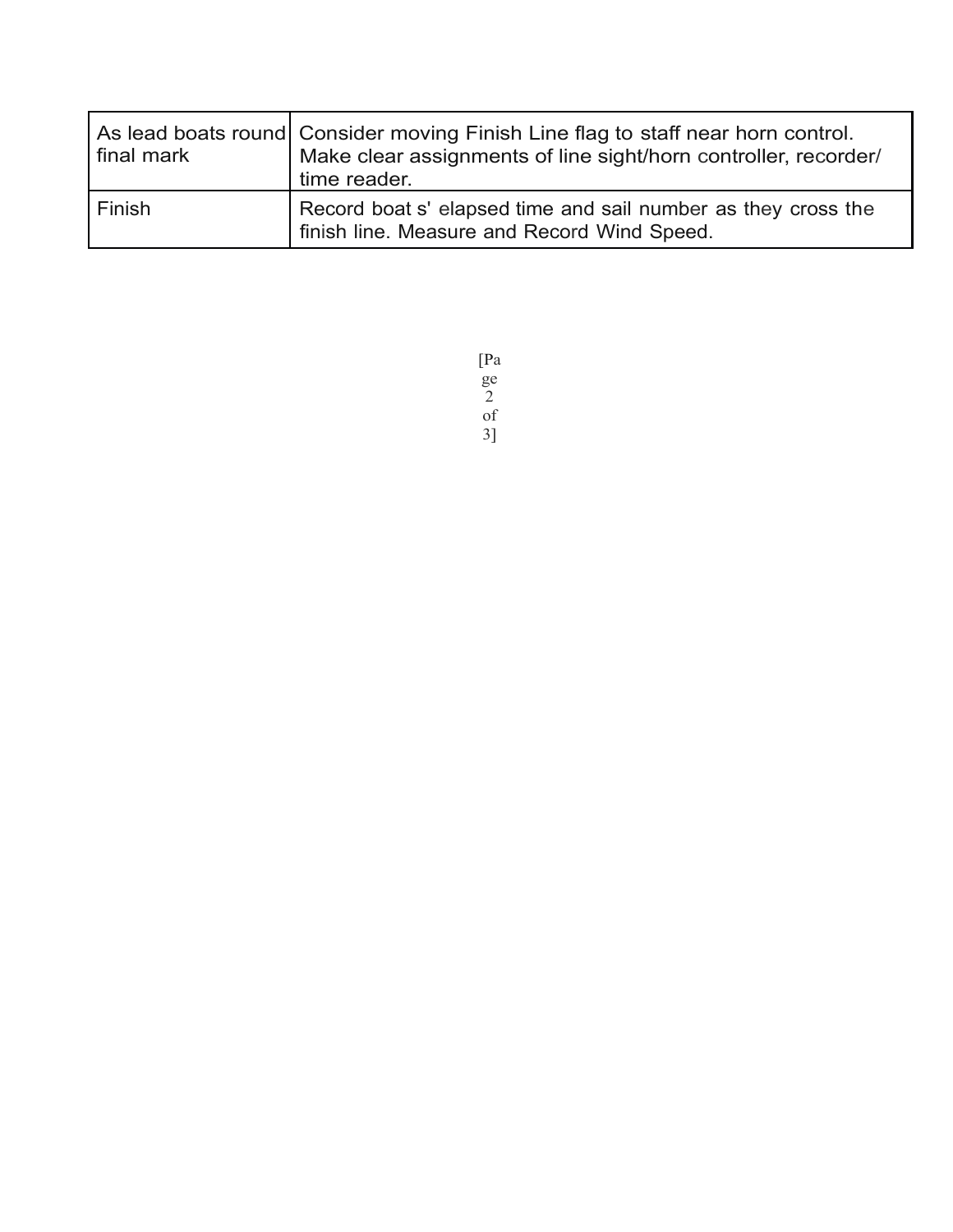| When last boat<br>rounds the<br>Windward Mark for<br>last time in the<br>race | Begin to evaluate the position of the Windward Mark and if it<br>should be repositioned for the next race.                                                                                                                  |
|-------------------------------------------------------------------------------|-----------------------------------------------------------------------------------------------------------------------------------------------------------------------------------------------------------------------------|
| Once all boats are<br>finished                                                | Check to see if there are any boats unaccounted for and resolve<br>any issues. If more races are scheduled, check starting line for<br>length and angle to the wind. Adjust if needed. Prepare to<br>sound Courtesy Signal. |
| <b>Courtesy Signal</b>                                                        | Repeat procedures from previous race                                                                                                                                                                                        |
| Final boat finishes<br>last race of the day                                   | Have Mark Set boats recover all marks. Secure equipment on<br>RC Signal Boat except horn, raise anchor and return to Club. All<br>RC boats should ensure no one needs assistance. Escort boats<br>returning to the Club.    |
| Dock RC Boats                                                                 | Sound horn to begin protest filing period, record time on score<br>sheet. Secure all gear in proper places. Turn off all radios. Raise<br>engines. Secure keys.                                                             |
| <b>REHASH</b>                                                                 | Post RC Docking Time. Unlock beverages. Distribute score<br>sheets. Accept any Protests and record time of submission.                                                                                                      |
| RC Dock +30 Min.                                                              | End Protest Filing Period. Continue to accept Protests and<br>record time submitted.                                                                                                                                        |
| Rehash + 1 Hour                                                               | End REHASH. Lock beverages. Turn of the lights and fans if no<br>one remains. Forward any Protests to Fleet Captain. Go your<br>own way.                                                                                    |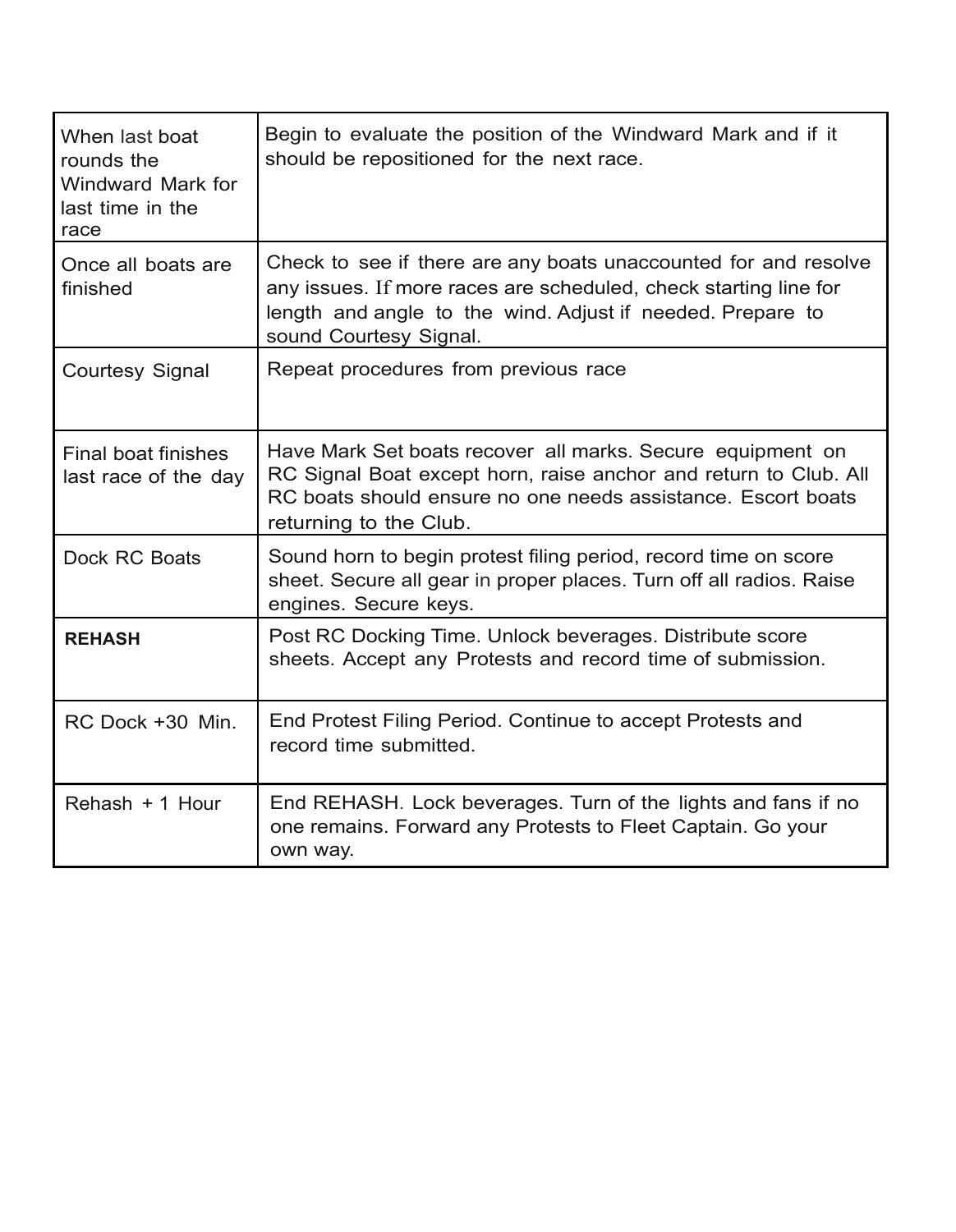[Page 3 of3]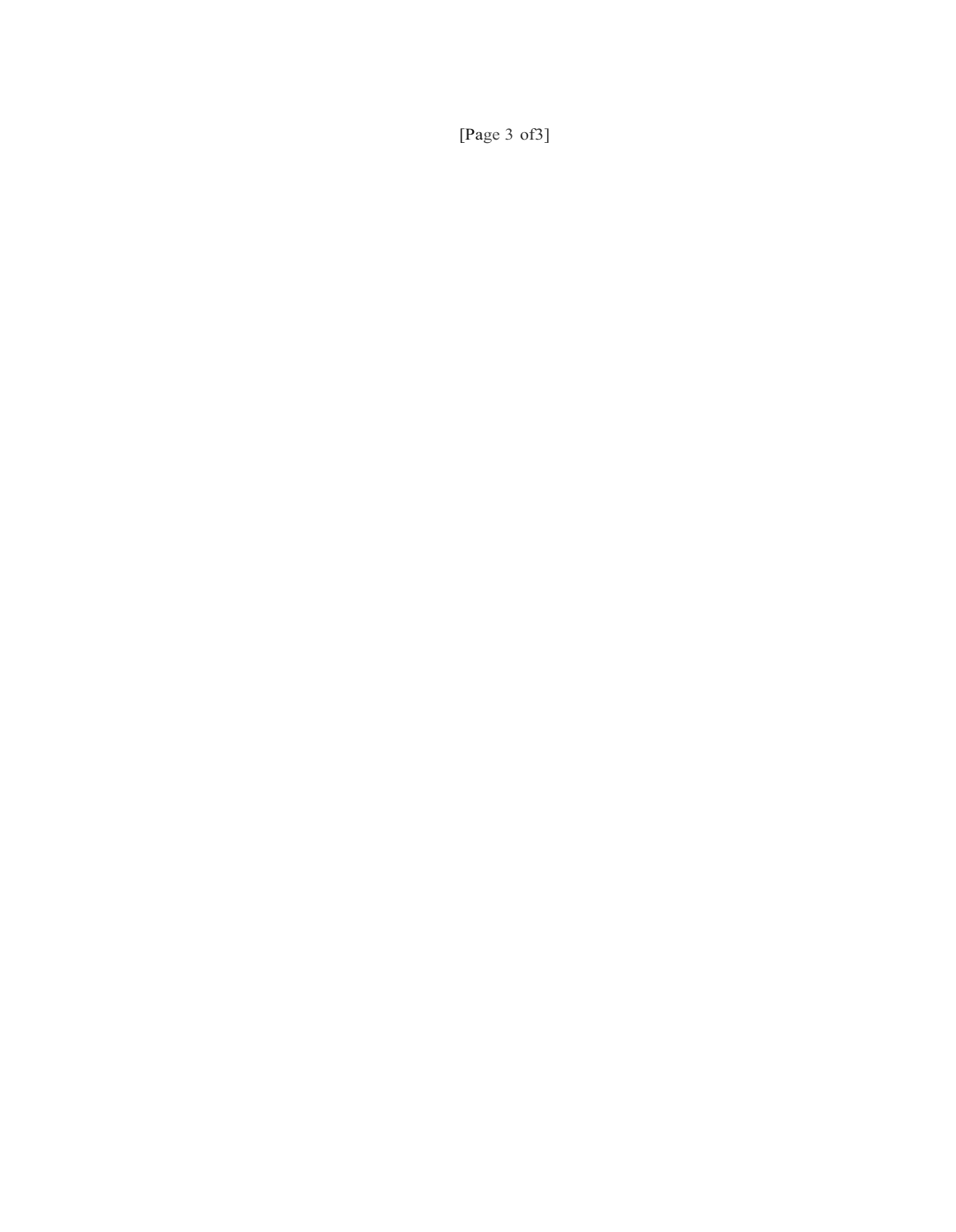## **OTHER FLAGS YOU NEED TO KNOW**

**X:** Blue cross on a white background. It means that one or more boats have started prematurely. The race committee may, but is not obligated to, inform the guilty boat(s). This flag will be lowered when all premature boats have returned or after 4 minutes, whichever comes first.

**FIRST SUBSTITUTE:** This is a triangular flag with blue edges top and bottom and a yellow center. This flag indicates a **General Recall.** Everybody starts over. New start sequence, etc.

I: Yellow flag with solid black circle at center. This indicates that Rule 30.1 (the around-the ends rule) is in effect at the start.

**BLACK FLAG:** This flag is all black. It means that any boat on the course side of the start line within a minute prior to the start is disqualified.

**Y:** Diagonal red and yellow stripes. This flag means that all competitors are **required** to wear personal buoyancy.

**L:** Diagonal yellow and black squares, two each. Ashore, it means that a notice to competitors has been posted. Afloat, it means come within hail or follow me.

**M** : Blue Flag with white X. This flag means, "The mark is missing. Round me instead of the missing mark."

**S:** White with blue square. This flag means, "The course has been shortened. The finish is between this flag and the nearby rounding mark,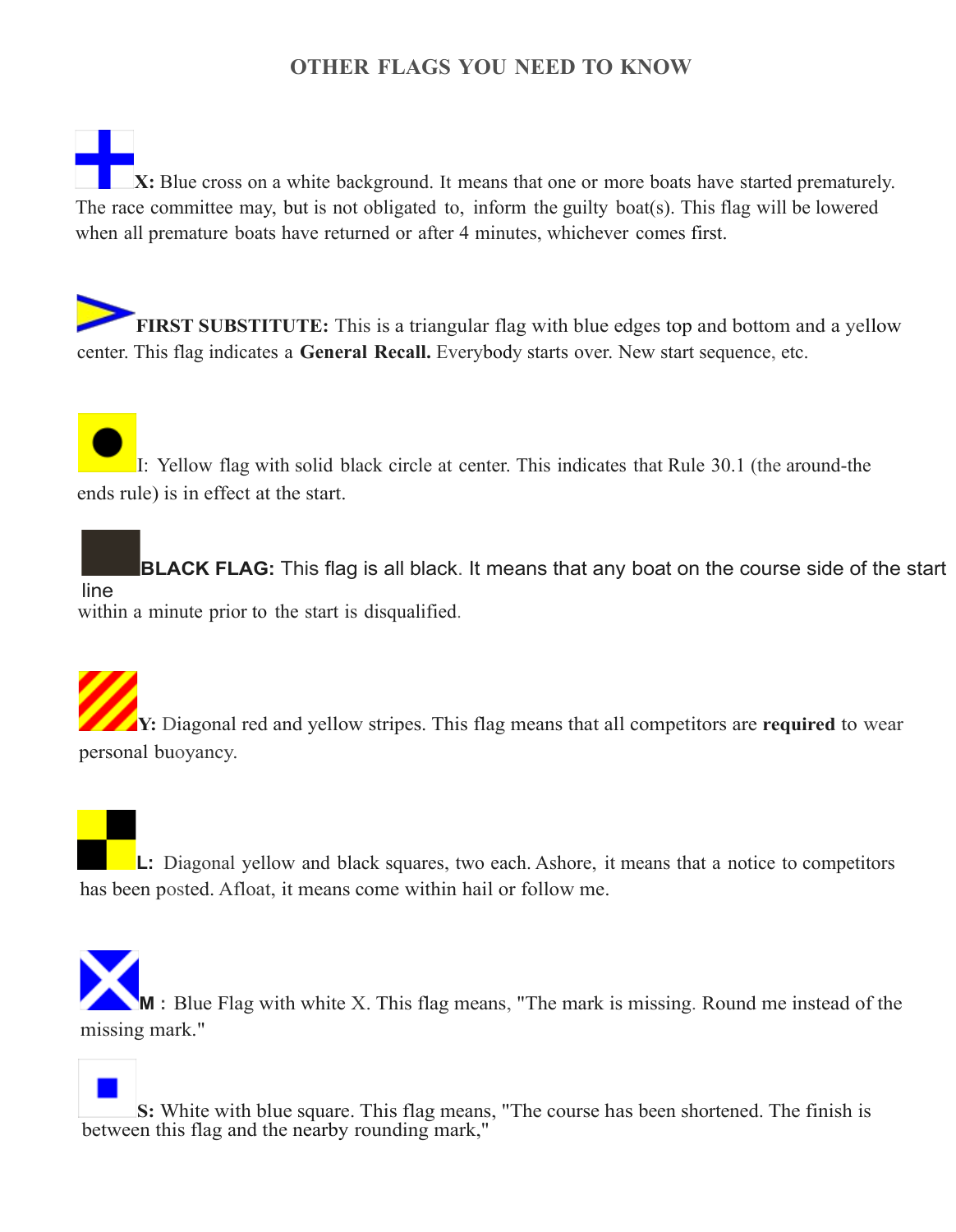**C:** Red, white and blue horizontal stripes. This flag means, "The course has been changed." Look for compass heading to new mark and/or+ or - sign indicating leg will be longer or shorter.

90 Q Q n an **N:** Blue and white checkers. This flag means, "The race has been abandoned." It should be accompanied by 3 sound signals.

**The Contract of Security N over** A: This combination means, "Races have been abandoned. Further signals will be made. It should be accompanied by 3 sound signals.